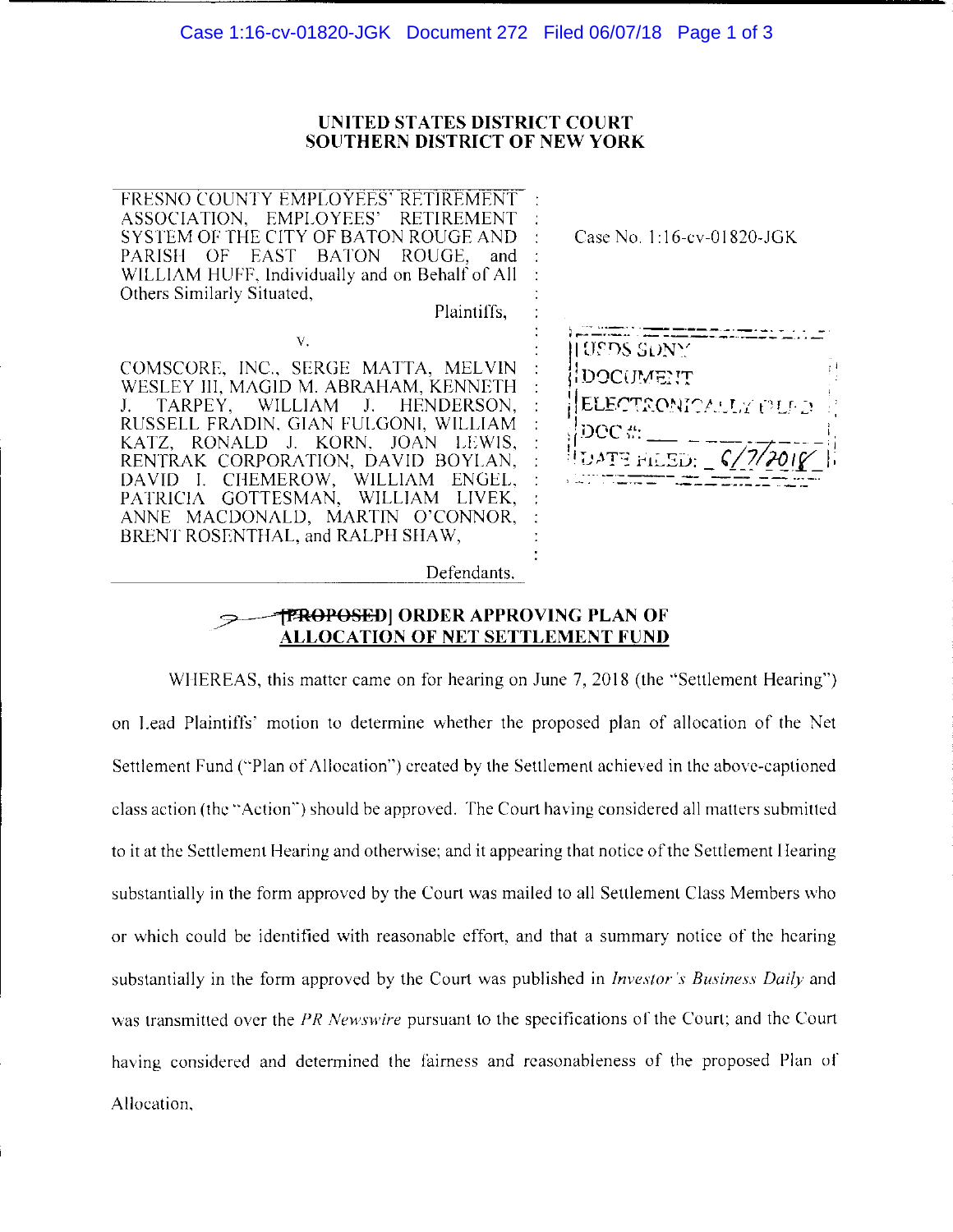## Case 1:16-cv-01820-JGK Document 272 Filed 06/07/18 Page 2 of 3

#### NOW, THEREFORE, IT IS HEREBY ORDERED THAT:

1. This Order approving the proposed Plan of Allocation incorporates by reference the definitions in the Stipulation and Agreement of Settlement dated December 28, 2017 (ECF No. 250-1) (the "Stipulation") and all terms not otherwise defined herein shall have the same meanings as set forth in the Stipulation.

2. The Court has jurisdiction to enter this Order approving the proposed Plan of Allocation, and over the subject matter of the Action and all parties to the Action, including all Settlement Class Members.

3. Notice or Lead Plaintiffs' motion for approval of the proposed Plan or Allocation was given to all Settlement Class Members who could be identified with reasonable effort. The form and method of notifying the Settlement Class of the motion for approval of the proposed Plan of Allocation satisfied the requirements of Rule 23 of the Federal Rules of Civil Procedure, the United States Constitution (including the Due Process Clause), the Private Securities Litigation Reform Act of 1995, 15 U.S.C.  $\S$  $\S$  77z-1, 78u-4, as amended, and all other applicable law and rules: constituted the best notice practicable under the circumstances: and constituted due and sufficient notice to all persons and entities entitled thereto.

4. Copies of the Notice, which included the Plan of Allocation, were mailed to over 36,000 potential Settlement Class Members and nominees and there are no objections to the Plan of Allocation.

5. The Court hereby finds and concludes that the formula for the calculation of the claims of Claimants as set forth in the Plan of Allocation mailed to Settlement Class Members provides a fair and reasonable basis upon which to allocate the proceeds of the Net Settlement Fund among Settlement Class Members with due consideration having been given to

2